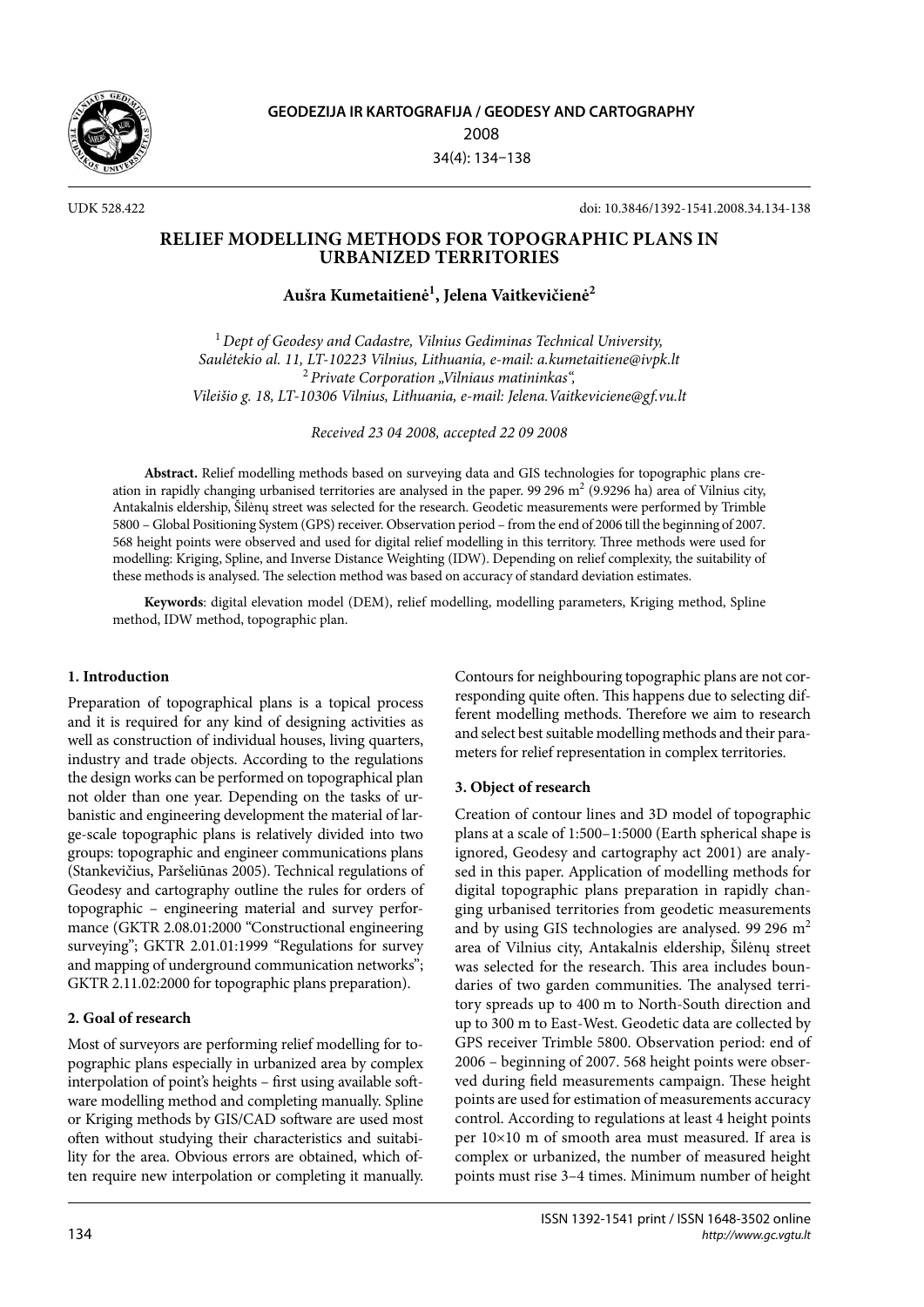

**Fig. 1.** Height points' location in a selected area: ♦ – points obtained by geodetic measurements; **—** – boundary of garden communities

points in the selected area should be at least 350–400 points. However, in the selected area with a prevailing smooth landscape, the slopes are present too as well as 7 ponds of 0.1660 ha total area. Moreover, this part of urban area is densely covered by summer houses, greenhouses, palings. Every road, pond and slope was measured for attempting the complete representation of typical terrain and landscape forms. The number of height points observed increased up to 568. Height points in the selected area are distributed unevenly (Fig. 1). Height points density and uneven location is resulted by objective natural and man-made obstructions (rivers, ponds, fences, roads, buildings, trees); surveyor's experience and qualification, land owners' refusal to collaborate (admit to territory); instruments breaks, and subjective (weather conditions: cold, rain); previously collected data usage (no accuracy, quality and suitability estimation; surveyor's tiredness, illness) factors.

Height points density and uneven location is resulted by objective (natural and man-made obstructions as rivers, ponds, fences, roads, buildings, trees); surveyor's experience and qualification, land owners refusal to collaborate (admit to territory); instruments breaks, and subjective (weather conditions as cold, rain), by previously collected data usage (no accuracy, quality and suitability estimation); surveyor's tiredness, illness factors.

### **4. Research**

Digital relief model was created by ArcGis software with extensions *3D Analyst*, *Spatial Analyst* and *Geostatistical Analyst*. For relief modelling surface modelling geostatic tools were used, while modelling, parameters were selected manually. By changing values of parameters, effect of single parameters to relief models accuracy was investigated.

Circular variogram (Johnston *et a*l. 2001) was used for territory modelling by Kriging method in Antakalnis eldership of Vilnius (1). This type of variogram was accepted as best suited for Lithuanian territory modelling, based on a number of research publications (Kumetaitienė 2005):

$$
\gamma(d; \theta) = \begin{cases} \frac{2\theta_s}{\pi} \left[ \frac{\|d\|}{\theta_r} \sqrt{1 - \left( \frac{\|d\|}{\theta_r} \right)^2 + \arcsin \frac{\|d\|}{\theta_r}} \right] \\ \theta_s \\ \text{for } 0 \le \frac{\|d\|}{\theta_r} \le \theta_r \\ \text{for } \theta_r < \|d\|, \end{cases} \tag{1}
$$

where  $\gamma$  – the function of variogram;  $d = (d_x, d_y)^T$ ;  $||d||$  – the distance between points;  $\theta_s \ge 0$  –the partial sill parameter;  $\theta_r \ge 0$  –the range parameter.

One sector circle with an unidentified radius was decided to use after analysing the number of points, their distribution and relief features of the territory, because points are located quite thick. 568 height points were used for modelling. Mean distance between points in the analysed territory is 6 meters. Since radius defines territory, where existing height points are used for calculations, and the number of used neighbouring points is large, it is useless to limit the territory by the points not used for computations.

Digital relief models are created by simple Kriging method, using 6, 9, 12 and 15 neighbouring points of interpolation (Mitas 1988; Oliver 1990) (Table 1). Territory for the computations is defined by circle equal to the distance to the outermost point of interpolation.

Accuracy analysis of digital relief models was completed by calculating standard deviation σ according to the formula:

$$
\sigma = \sqrt{\frac{(H_1 - \overline{H})^2 + (H_2 - \overline{H})^2 + \dots + (H_n - \overline{H})^2}{n - 1}}, \quad (2)
$$

where  $n -$  the number of height points;  $H_i$  – height of point determined by circular variogram;  $\overline{H}$  – height of a point by geodetic measurements.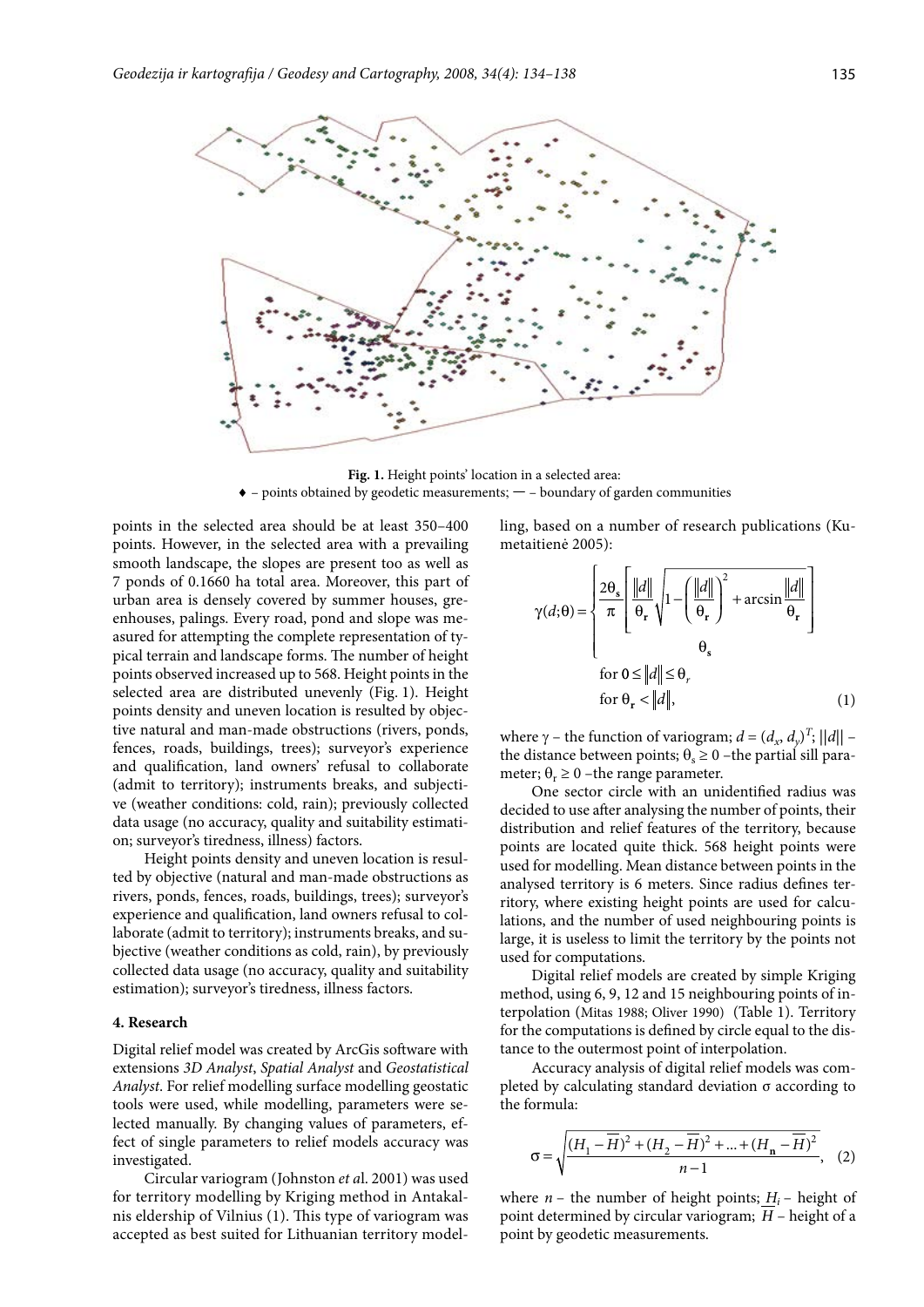It is important to select optimal dimensions of DEM cell for relief modelling. Terrain modelling and processing speed depends on cell dimensions. We have used 2×2 m cell dimensions, because data accuracy and modelling speed remains acceptable.

*IDW method* was used with different number of neighbouring (3, 6, 9, 12 and 15). Optimal weight value *(p)* is selected by software and equals 2 (Zevenbergen and Thorne 1987). Dimensions of rectangular network model's cell are 2×2 m. Models created by *IDW method* were tested with 568 height points.

Unknown point weight  $\lambda = 0.1$  was used for surfaces created by *Tension and Regular spline methods (*Fran-

**Table 1.** DEM accuracy relation with the used method of modelling

| DEM method        |               | points to include<br>Neighbouring | Modelling<br>parameters |          | deviation, σ, m<br>Standard |
|-------------------|---------------|-----------------------------------|-------------------------|----------|-----------------------------|
|                   |               |                                   | Semiva-<br>riogram      | Weight   |                             |
| IDW               | Idw_pow2_6    | 6                                 |                         | 2        | 0,46                        |
|                   | Idw_pow2_9    | 9                                 |                         |          | 0,30                        |
|                   | $Idw_pow2_12$ | 12                                |                         |          | 0,22                        |
|                   | Idw_pow2_15   | 15                                |                         |          | 0,18                        |
| Kriging           | krig_apsk_6   | 6                                 |                         |          | 0,47                        |
|                   | krig_apsk_9   | 9                                 | Circular                |          | 0,31                        |
|                   | krig_apsk_12  | 12                                |                         |          | 0,24                        |
|                   | krig_apsk_15  | 15                                |                         |          | 0,19                        |
| Tension<br>spline | spl_tens_6    | 6                                 |                         | $_{0,1}$ | 0,54                        |
|                   | spl_tens_9    | 9                                 |                         |          | 0,35                        |
|                   | spl_tens_12   | 12                                |                         |          | 0,25                        |
|                   | spl_tens_15   | 15                                |                         |          | 0,20                        |
| Regular<br>spline | spl_reg_6     | 6                                 |                         | $_{0,1}$ | 1,87                        |
|                   | spl_reg_9     | 9                                 |                         |          | 1,40                        |
|                   | spl_reg_12    | 12                                |                         |          | 1,09                        |
|                   | spl_reg_51    | 15                                |                         |          | 0,89                        |



**Fig. 2.** Accuracy of DEM, using different methods

ke 1982; Heinrich 1994)*.* The surface of a higher accuracy was obtained when tension spline method was used for modelling, while regular spline method did not fit to this territory (Table 1).

First order surface derivative was used in *tension spline method***.** The bigger value of power index, the less broken surface was obtained. The results indicate that it is important to select the method of surface modelling.

Thus the most suitable results and the minimal deviation from real surface are acceptable.

IDW method with selected 15 neighbouring points -idw\_pow2\_15 best suited for the analysed territory of Vilnius Antakalnis eldership (Fig. 2). Best results were obtained when 2×2 m cells dimensions of rectangular network models and weight value  $(p = 2)$  were used.

Estimates of standard deviation obtained by regular spline method are not presented in the diagram (Fig. 2), because when using this method the surface becomes too smooth what causes too large errors. Therefore regular spline method is not suitable for such a type of relief modelling (Table 1, Fig. 4).

The highest place of selected territory is in the North-West (Fig. 3). Surface is sinking towards the river in South-East. Most of the ponds are in the lowest part of a selected territory. Almost all lakes are at the lowest part of territory, exception – a few ponds in the centre of the North part.

The relief modelled with this method becomes too smooth and does not represent a real physic surface of territory.

The relief modelled with IDW and Kriging methods produce very similar DEM results (Figs 5, 6). But relief modelled by IDW method looks more realistic, especially in the areas near ponds, because even detailed features of analyzed territory are estimated. For example, there is a pathway in the Eastern part leading to the ponds, where there are no steep slopes. This form of relief was estimated with IDW method, but omitted with Kriging method.

DEM modelled with tension spline method produce general picture of selected territory, because only largest forms of relief are represented (Fig. 7).

#### **5. Conclusions**

1. *ArcGIS* desktop with extensions *3D Analyst, Spatial Analyst and Geostatistical Analyst* was used as well as an available method of DEM constructions.

2. 99 296  $m<sup>2</sup>$  area of Vilnius city, Antakalnis eldership, Šilėnų street was selected for research. This area was modelled by 3 methods: Kriging, Spline and IDW with option of selecting number neighbouring points and modelling parameters.

3. The most accurate DEM was obtained by modelling relief with IDW method. 15 neighbouring points were selected for interpolation, dimensions of rectangular network model's cell 2×2 m, value of weight *p* = 2 (standard deviation  $\sigma$  =0.18 m). The lowest accuracy obtained by modelling with tension spline method, where 6 neighbouring points were selected for interpolation, weight  $\lambda = 0.1$  $(\sigma = 0.54 \text{ m})$  was selected for point to be determined.

4. A surface modelled with regular spline method is obtained too smooth and with large estimation errors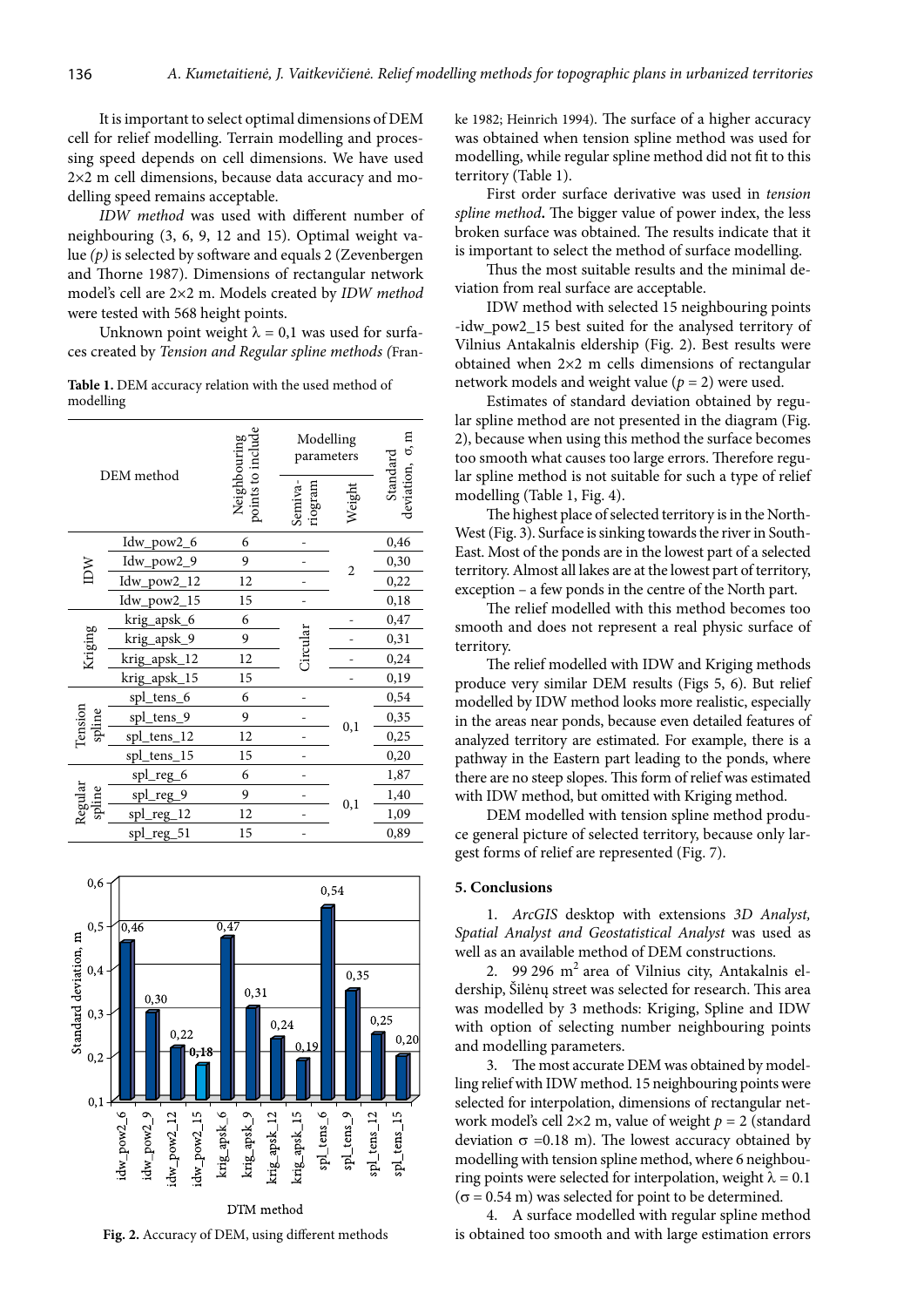

**Fig. 3.** Placement of main objects in a selected territory



**Fig. 4.** DEM created by regularized spline method



**Fig. 5.** DEM created by IDW method



**Fig. 6.** DEM created by Kriging method



**Fig. 7.** DEM created by tension spline method

(standard deviation  $\sigma$  estimate is over 0.89 m). This method is not suitable for such type of relief modelling.

5. Relief modelling by different methods for neighbouring territories produce not matching and sometimes opposite results. Moreover, a wrong selection of modelling method results in large errors of height. That's why it is important is to prepare recommendations to make easy a selection of suitable modelling method for a particular territory.